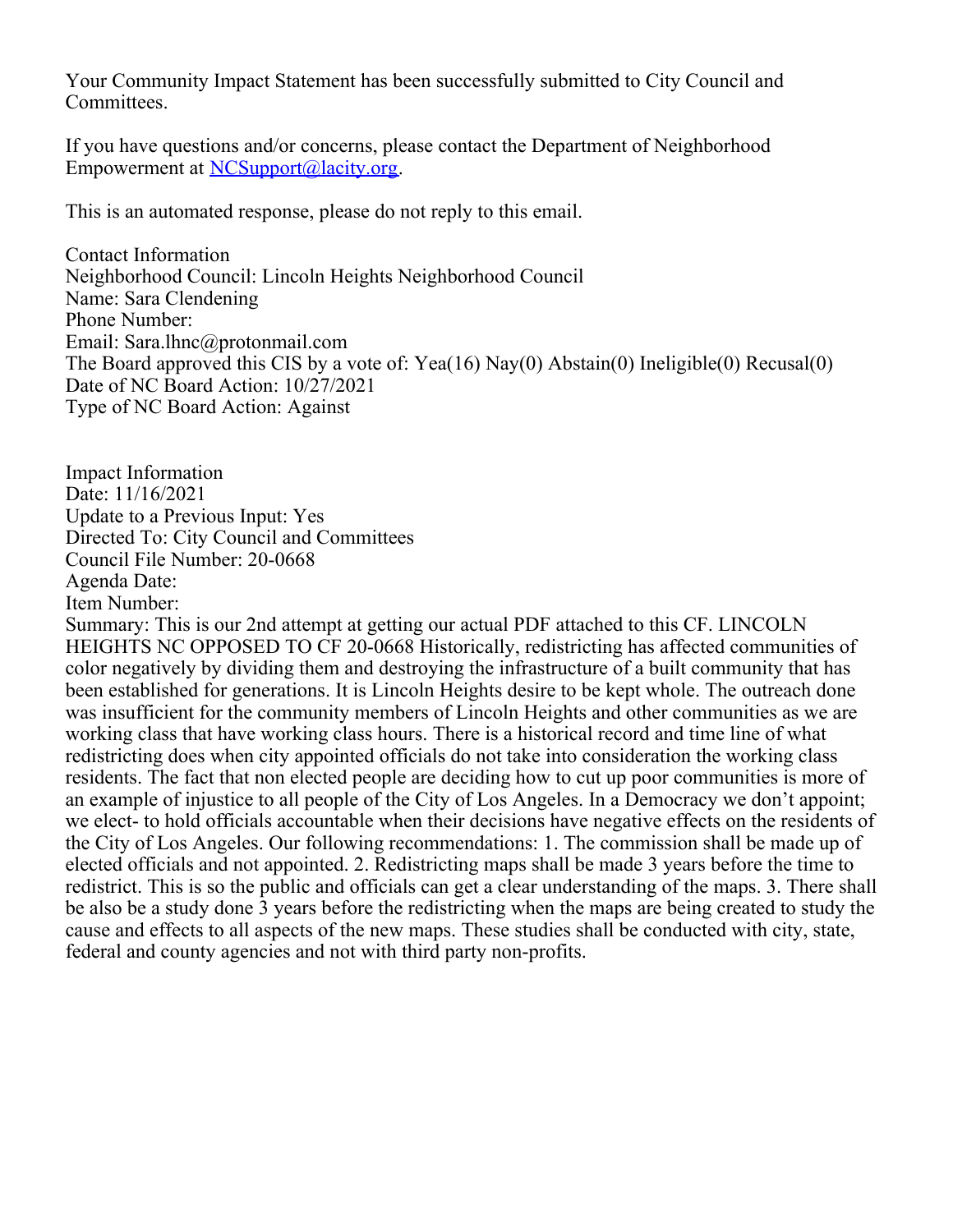

LINCOLNHEIGHTSNC.ORG 3516 N. BROADWAY LOS ANGELES, CA 90031

> CERTIFIED COUNCIL 2002

Lincoln Heights

## Neighborhood Council

City of Los Angeles of the

EXECUTIVE COMMITTEE

SARA CLENDENING PRESIDENT

BEN WADSWORTH VICE PRESIDENT

VINCENT "CHENTE" MONTALVO TREASURER

> FERNANDA SANCHEZ **SECRETARY**

90031

October 27, 2021

## **DECLARACIÓN DE IMPACTO EN LA COMUNIDAD**

## [CF 20-0668](https://cityclerk.lacity.org/lacityclerkconnect/index.cfm?fa=ccfi.viewrecord&cfnumber=20-0668-S1)

La Junta aprueba esta declaración de impacto en la comunidad Sí(16), No(x),abstenerse (x) el 27 de octubre 2021 Comisión de Redistribución de Distritos del Ayuntamiento de Los Ángeles City Hall- 200 North Spring St. Los Ángeles, CA 90012

Históricamente, la redistribución de distritos ha afectado negativamente a las comunidades de color al dividirlas y destruir la infraestructura de una comunidad construida que se ha establecido durante generaciones.Es Lincoln Heights deseo de mantenerse entera.

El alcance realizado fue insuficiente para los miembros de la comunidad de Lincoln Heights y otras comunidades, ya que somos de clase trabajadora que tenemos horas de clase trabajadora.

Existe un registro histórico y un cronograma de lo que hace la redistribución de distritos cuando los funcionarios designados por la ciudad no toman en consideración a los residentes de la clase trabajadora. El hecho de que personas no electas estén decidiendo cómo dividir a las comunidades pobres es más un ejemplo de injusticia para todas las personas de la ciudad de Los Ángeles. En una democracia no nombramos; elegimosresponsabilizar a los funcionarios cuando sus decisiones tengan efectos negativos en los residentes de la ciudad de Los Ángeles.

Nuestras siguientes recomendaciones:

- 1. La comisión estará integrada por funcionarios electos y no designados.
- 2. Los mapas de redistribución de distritos se realizarán 3 años antes del momento de la redistribución. Esto es para que el público y los funcionarios puedan comprender claramente los mapas.
- 3. También se realizará un estudio 3 años antes de la redistribución de distritos cuando se creen los mapas para estudiar la causa y los efectos de todos los aspectos de los nuevos mapas. Estos estudios se realizarán con agencias municipales, estatales, federales y del condado y no con organizaciones sin fines de lucro de terceros.

Atentamente,

ستةوسر

Sara Clendening, presidenta del Consejo Vecinal de Lincoln Heights